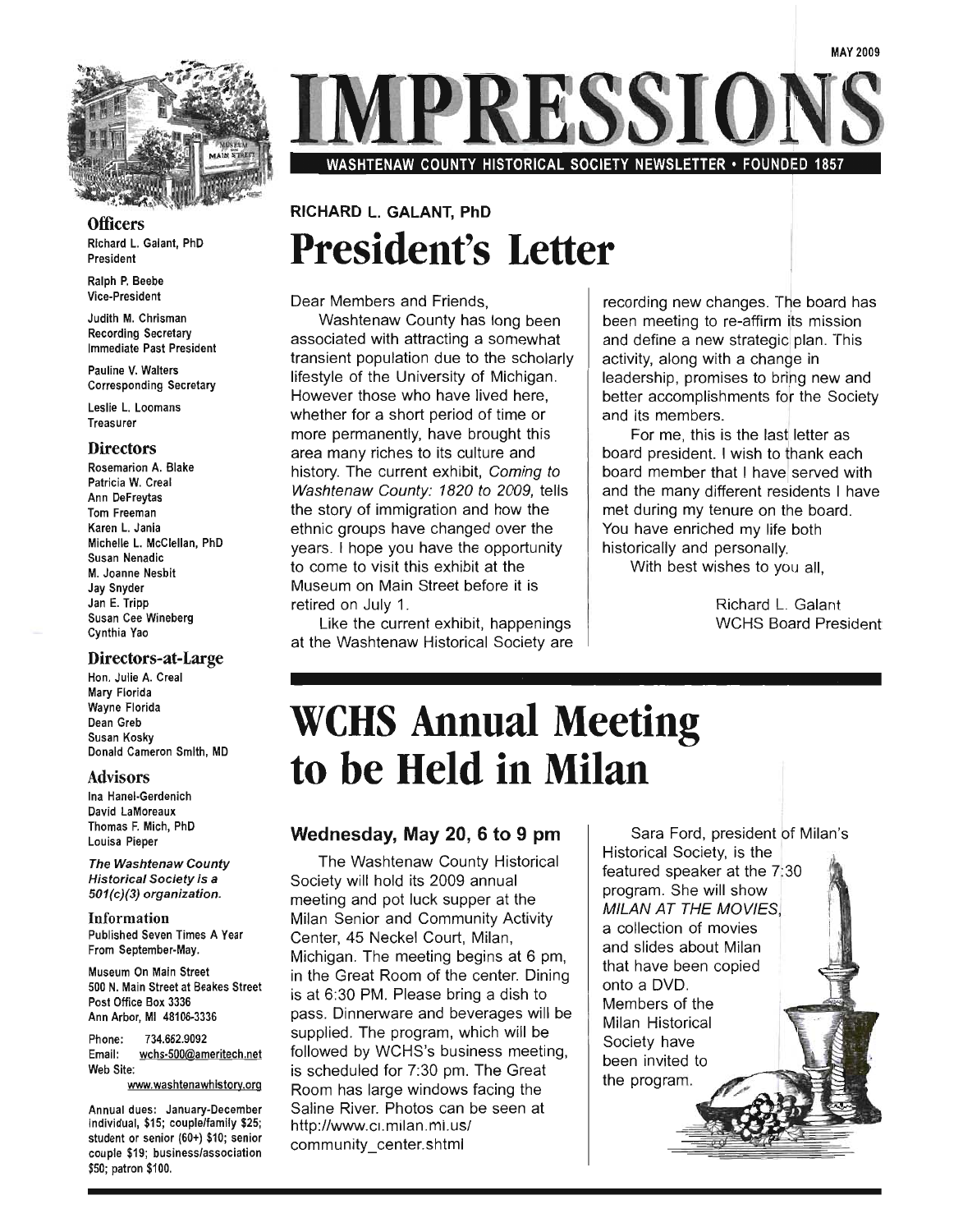Don Faber brought the colorful history of Michigan to life as he entertained and enlightened the more than 75 people attending the April 19 meeting of the Washtenaw County Historical Society, held at Glacier Hills. Faber, former editor of the Ann Arbor News, took attendees back to the late 18<sup>th</sup> century and early 19<sup>th</sup> century, before Michigan hadwon statehood, to a controversy over a narrow strip of land that would become known as the "Toledo Strip."



On the "front lines" of the Toledo War, Michigan's "boy governor" Stevens T. Mason, left, and Ohio Gov. Robert Lucas

The 1787 Northwest Ordinance had placed the strip, which was five miles wide at the Indiana border and eight miles wide at Lake Erie, in the area that would become Michigan. The 1818 Fulton Survey agreed. However the Harris Survey, previously done in 1817, agreed with the Ohio Constitution, which had placed the mouth of the Maumee River in Ohio. Since this was within the area in question, the seeds of the Toledo War were planted.

"Thirty years before the War between the states, as the Civil War was referred to in the South, there occurred another war between states,"



seum on Main Street Gift Shop Adams and Robert E. Lee all had

says Faber in the preface to his highly acclaimed book The Toledo War. "Not a war in the military sense, this conflict between two states had no fatalities, grand battle plans, or five-star generals plotting their places in history. But make no mistake, Michigan and Ohio, eyeball to eyeball, were at serious swords' points in 1835. Statehood and a disputed boundary were the two intertwined issues."

Faber, who served on the staff of the Michigan Constitutional Convention, expertly wove together the story of the Toledo War with accounts of political rivalry between presidents, governors, senators and even a future Civil War general. Well known leaders such as James Monroe, James K. Polk, Andrew Jackson, Don Faber's book is available at the Mu- James Buchanan, John Quincy

key roles in the controversy. He illustrated how ownership of the narrow strip of land became intertwined with Michigan'S bid for statehood and is an essential part of the state's history. He also provided attendees with stories about the "battles," personalities and chance events that are part of the controversy.

Faber ended his talk by paying tribute to the Northwest Ordinance, which had played such an important role in the Toledo War. The language, he said, still brings an emotional "lump in my throat." In the preface to his book, he called it "one of the most important documents in American history. It called for the orderly development of land and established government on the frontier while providing for the creation of future states. The language of the



Don Faber, a former Ann Arbor News editor, served on the staff of the Michigan Constitutional Convention. He won a Ford Foundation Fellowship to work in the Michigan Senate and was a speech writer for Michigan Governor George Romney. Now retired, he lives in Ann Arbor with his wife Jeannette, and indulges in his love of Michigan history.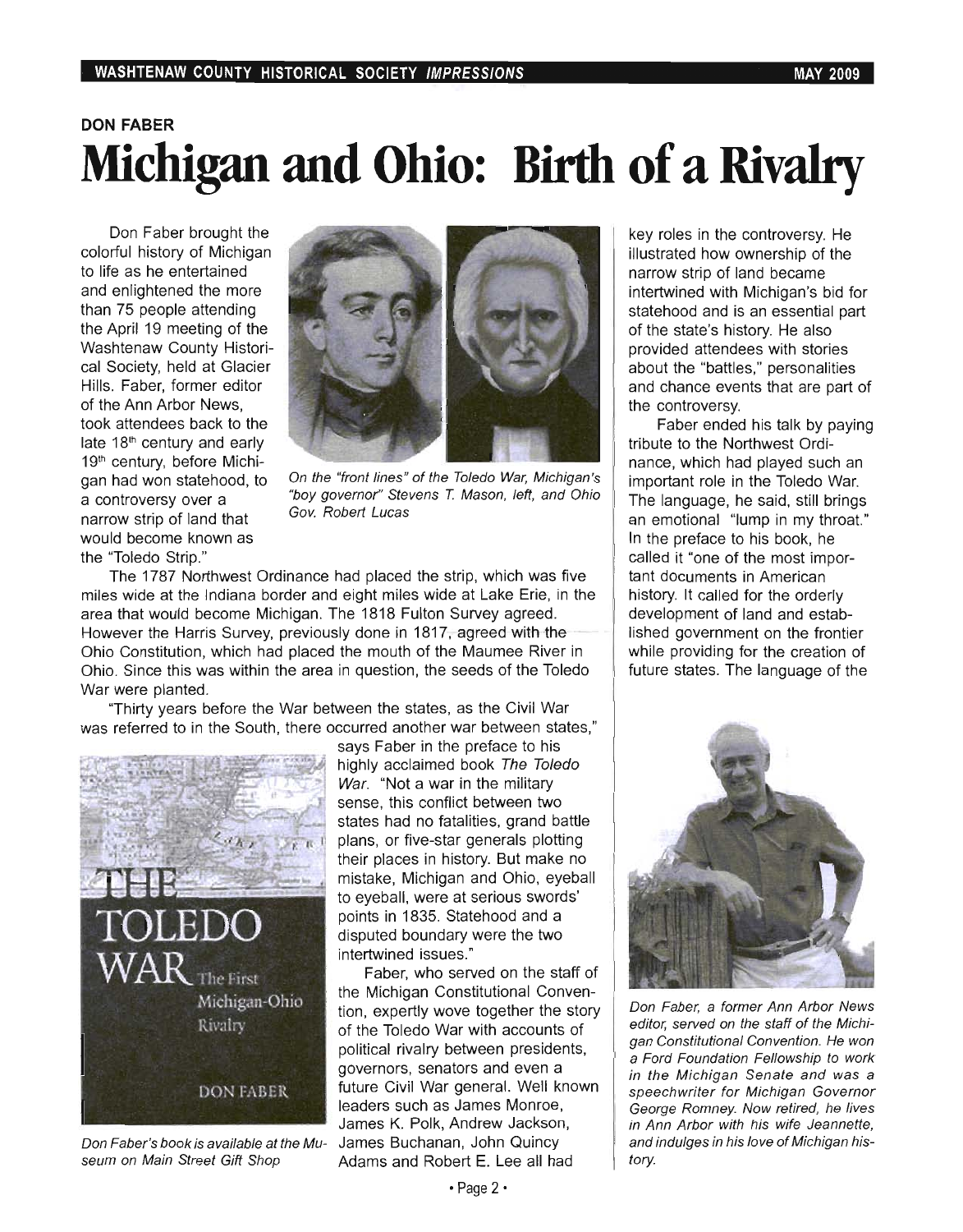Northwest Ordinance still resonates today. It proclaims 'religion, morality and knowledge being necessary to good government and the happiness of mankind, schools and the means of education shall forever be encouraged.' The need for education to illuminate the darkness is as compelling now as it was in frontier days. It is a timeless message that is still the best hope for humanity in a changing world."

## **SUSAN NENADIC We Have Winners!**

When you visit the Museum on Main Street to see the current exhibit, Coming to Washtenaw County: 1820-2009, you can test your knowledge about Washtenaw County by participating in a unique contest. In March, Vera Sadrann and Cornelius Hempel won \$20 gift certificates for correctly identifying immigration patterns. Prue Heikkinen won a \$10 gift certificate for correctly identifying a local landmark. April winners are Royce Disbrow, who won the sign contest, and Matthew Mejia, a student, won the modern immigration contest.

The exhibit includes stories about the people who came to Washtenaw County: what they brought with them, where they came from and how they lived. The exhibit will be at the museum until July 1. To help visitors research their own roots, Genealogical Society of Washtenaw County will be on hand the first Sunday of May and June.

## **JAY SNYDER AND CYNTHIA YAO Report of the Nominating Committee**

### **Proposed Slate**

#### **Directors:**

Three-Year term to 2012 Karen L. Jania \* Michelle L. McClellan \* Jay Snyder (open / vacant)

### **Endowment Committee**

David LaMoreaux

\*The two recently appointed directors filled vacancies made by the resignations of two board members whose terms would have expired this year. Both knew that they would stand for election at this year's annual meeting.

Further nominations will be accepted from the floor.

### **PAULINE WALTERS Membership**

In the April 2009 issue of *Impressions*, we informed members and donors that IRS rules now allow membership dues to be tax-deductible. Therefore, we will be sending a tax receipt letter for all receipts of donations and membership monies. Our software can generate either a hard copy or an e-mail letter/receipt. Because of the May 11, 2009 increase in first-class postage to 44 cents, WCHS will e-mail letter/ receipts to those who have e-mail addresses and mail hard copies to those who do not. To discuss this individually, please call me at 734.662.9092, or e-mail me at wchs-500@ameritech.net

# **Thank You!**

**to The Ann Arbor News for donating seven months'**  worth of paper for our newsletter.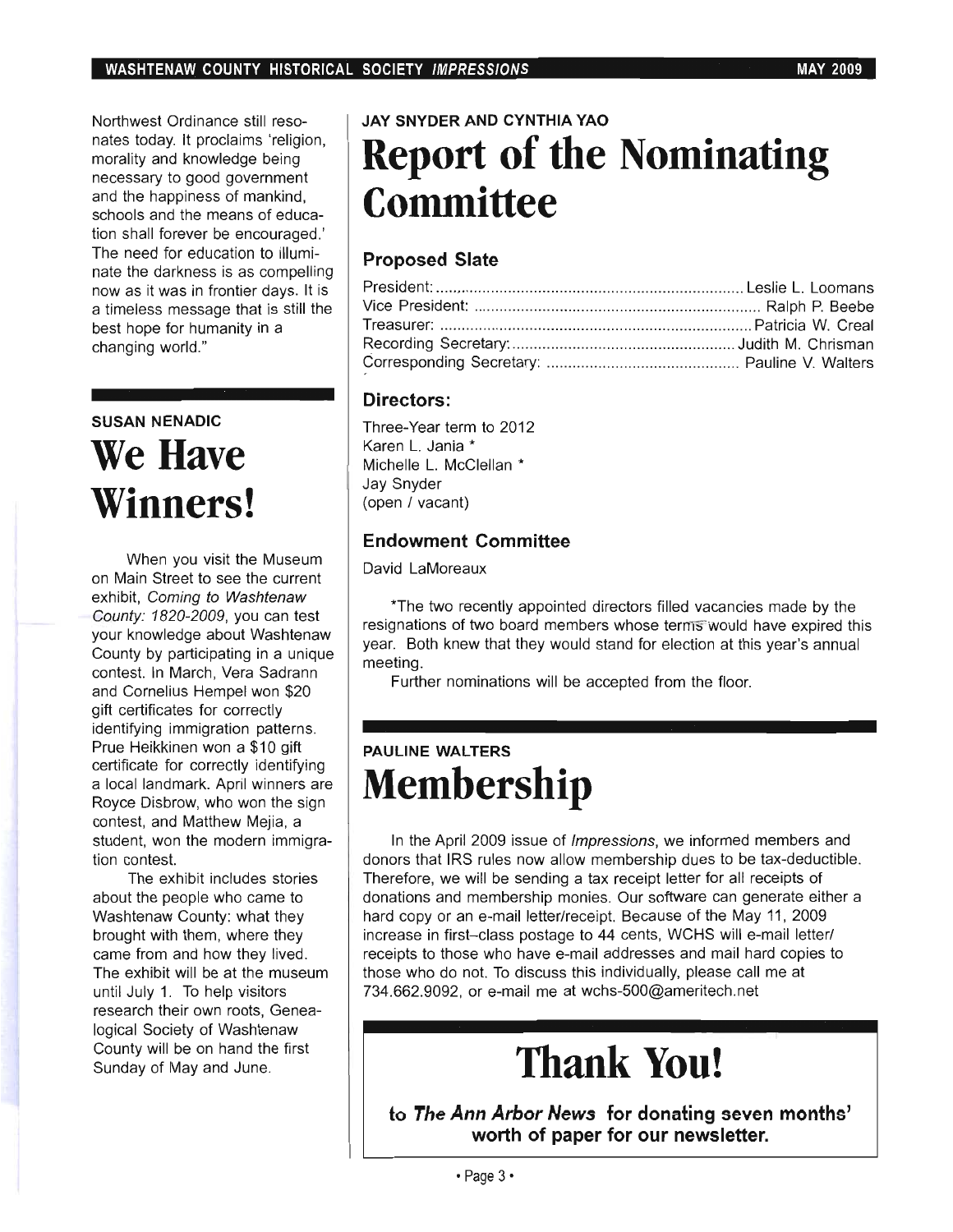## **U of M Students Experience History at MoMS**



U of M History 261 students on assignment at MoMS

"On a bright spring day in early April, some 100 University of Michigan students visited the Museum on Main Street to see the current exhibition, Coming to Washtenaw County," says Susan Nenadic, WCHS board member and chain of the exhibition. "Their backpacks piled up in great stacks in the front hall, they represented the more than twice that number who had come to the museum in March."

It all began with a conversation between Nenadic and Karen Jania, also a WCHS board member. Jania provided contact information for Michelle McClellan, PhD, a professor of American history and public history at the University of Michigan.

"I e-mailed her and we met for coffee," continues Nenadic. "Out of that fortuitous networking, not only did I convince Michelle to join the board, but the conversation led us to this 'town and gown' cooperative project involving student visits to the exhibition.

"Many students think of history as something they can learn only from a textbook while sitting in the classroom," says Michelle McClellan. "I tell my students that, on the contrary, history is all around them, in class and out. Moreover, people are trying to "sell" them historical interpretations- particular conclusions about the meaning of the past-all the time. Politicians and pundits, television and movies, even popular songs often incorporate arguments about the significance of the past as it applies to the present."

McClellan says that in addition to having her students analyze books and essays and write research papers, she tries to craft assignments that will provide students with the skills needed to evaluate the historical interpretations they will encounter beyond the classroom. Believing that museums and historic sites are essential to the learning of history she welcomed the opportunity to assign her students a visit to the immigration exhibition at MoMS.

"The movement of peoples has been fundamentally important in shaping modern America, and I had already planned to spend considerable time on this topic," says McClellan. "I always emphasize that regardless of how they may have learned history in high school, now we will be talking about interpretation and analysis, not just the rote memorization of facts. I also tell them that for me, history is about imagination, trying to put oneself in the shoes of someone who lived in very different circumstances in the past but who was just as human and complex as we are today. For these reasons too, having the students visit a museum reinforced the lessons I hope to convey throughout the semester.

"Even though some of these students may not pick up another history book after the semester ends, it is likely that they will go to a museum at some point in the future," continues McClellan. "The evocative power of artifacts can make museum exhibits seem particularly authentic and authoritative. But exhibits too can have a point of view, and I wanted my students to practice using the same analytical skills on a museum exhibit that they would use evaluating a book or essay. Coming to Washtenaw County was ideally suited as an assignment for the course I taught this semester, U.S. History since the Civil War."

"While it was an assignment for the U of M students who came to the museum, most were very thorough," adds Nenadic. "They read everything, took notes, listened to the autobiographical tapes and entered our contests. One student later e-mailed that he would like to find some of the materials, so I sent him information. Another young man was on the board of education in Whitmore Lake and we talked at some length. Several planned to teach history. One girl found a typo in one of our exhibits, which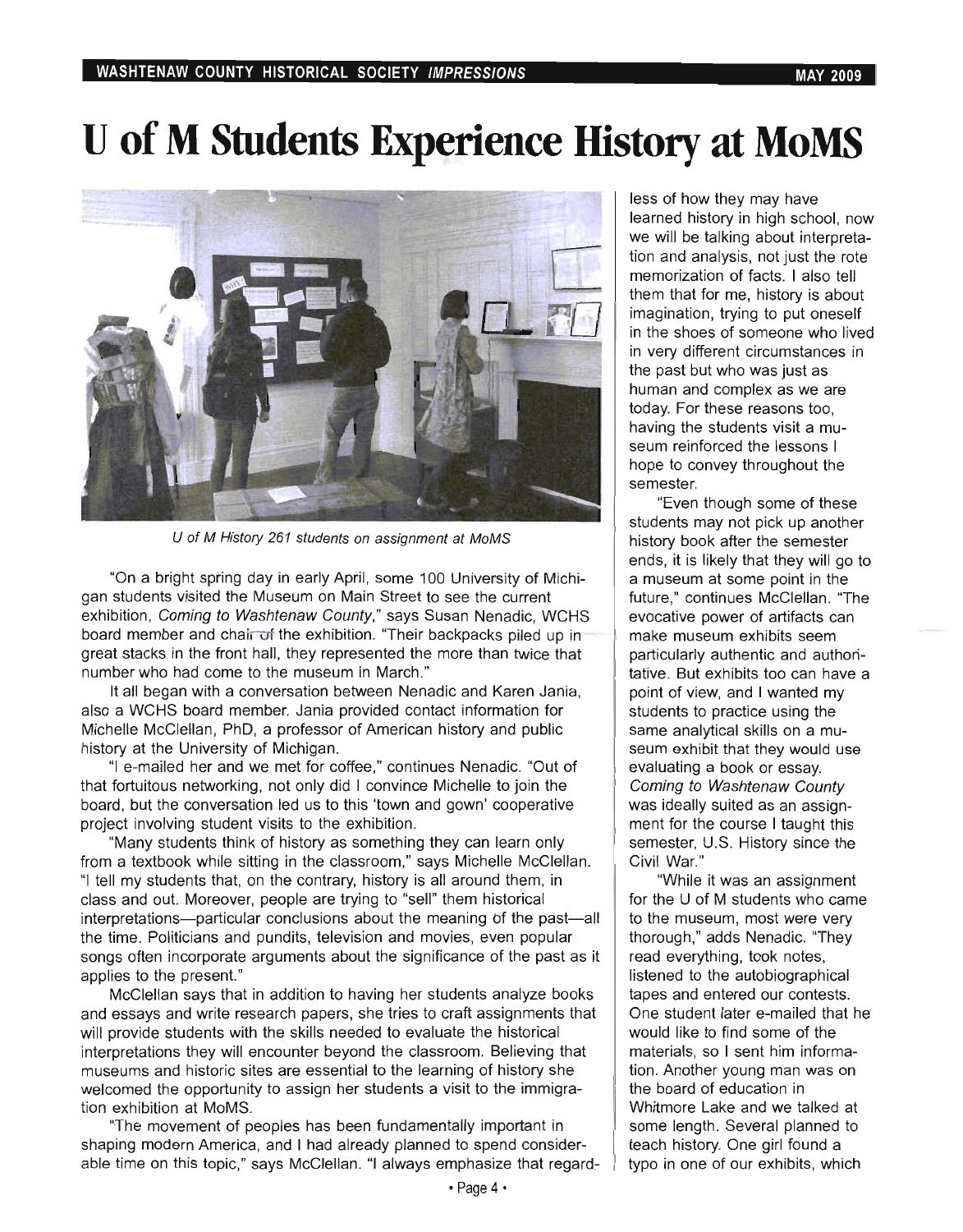we gratefully fixed.

According to McClellan, the museum visit was an integral part of the course and not an optional field trip. She incorporated the visit into a series of required assignments and to give students background and context, provided lecture material throughout the semester on geographical mobility in the United States, and on immigration patterns, restrictions and policies.

"After consulting with Susan Nenadic, who designed the exhibit, I developed a worksheet that included a question-andanswer format on some specific elements of the exhibit and some guided questions for a written reflection that students would complete after their visit," she says. "That short writing exercise asked students to consider the differences between history presented through artifacts and written about in a book. Then, students wrote a longer paper assessing the significance of mobility in American life. They were required to include two examples from the museum exhibit, as well as drawing on course readings, to complete the paper. Because of the size of the class (250 students), we allowed students to self-schedule and visit on their own during regular museum hours and one extra session during which the museum was open specifically for them. Before the visits began, I met with Docent Rachel Pooley to explain my goals and go over the written assignments. Rachel provided wonderful guidance for the students, as well as logistical oversight in helping everything run smoothly.

"The students enjoyed the chance to get out of the classroom and experience history in a different setting," says McClellan. "Many took copious notes, stayed at the museum for more than an hour, and even returned for

another visit. They reported surprise at some of the things they learned through the artifacts and text of the exhibit. Because the exhibit spanned a longer time period than the class and covered issues that we had not addressed, I hope that it inspired some students to read further on these topics, to take other history courses, to visit more museums-and of course, to return to the Museum on Main Street for the next exhibit!"

McClellan thanks the board and staff of the Museum on Main Street, especially Rachel Pooley, Susan Nenadic and Pauline Walters, for their cooperation. She says, "I consider this collaboration a great success and I hope that it is the first of many such initiatives!"

According to Susan Nenadic, plans are in process for more interactions with the university. She mentions a project with U of M museum studies students for a fall exhibition, for which an undergraduate has helped with research; a survey by U of M School of Information students; and a project with Concordia University. Watch for more information in future issues of Impressions.

# **Volunteer Opportunities Available at the Museum on Main Street**

#### **Work in the Museum Shop**

This job involves working for one hour per week in the pleasant environment of the museum to maintain the stock of books and items for sale, maintaining the computerized inventory of stock, advising the docents who sell the goods, and depositing sale monies.

#### **Help Maintain the Garden**

If you have time to spare and enjoy gardening, please call the MoMS to add your name to those working with the "Garden Ladies" to maintain our beautiful garden, a jewel in the gateway to downtown Ann Arbor. They take pride in keeping the grounds lush and appealing and will welcome your assistance.

To volunteer, please contact the museum at 734.662.9092 or e-mail wchs-500@ameritech.net

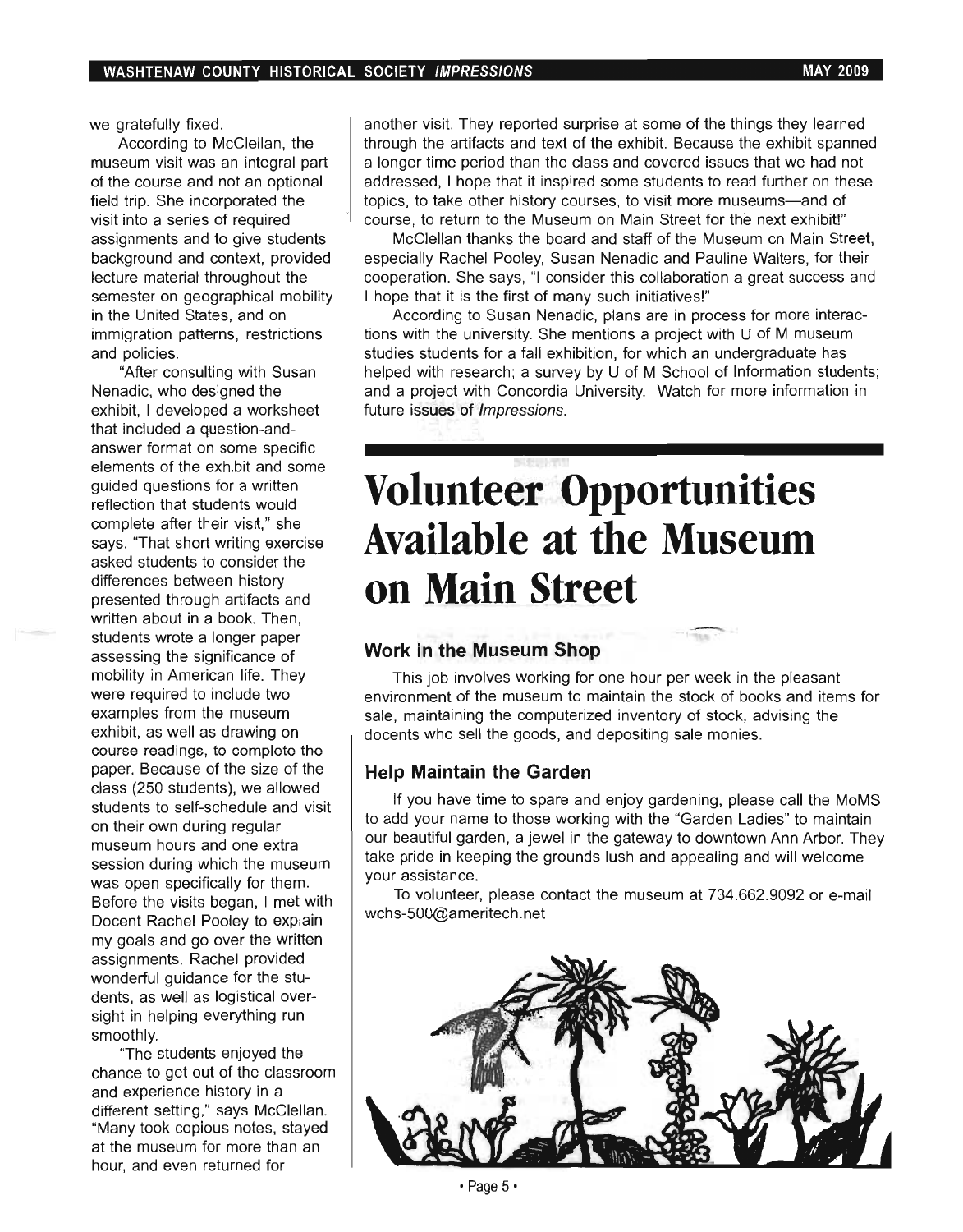# **Upcoming Events**

### **Washtenaw County Historic District Commission**

When: Thursday, May 14, 5:30 p.m.

Where: Washtenaw County Learning Resource Center, corner of Hogback and Washtenaw. Pass Hogback going east on Washtenaw. Turn left into driveway of St. Luke's church, and proceed northwards to Learning Resource Center.

Details: Scott Hedburg, preservation activist, "Tale of the Delhi Bridge." The presentation includes the history of the sustainable 1836 "Michigan Village" with its Huron River bridges, and continues to the rehabilitation of<br>he most recent iron bridge.

Information: Nancy Snyder at nsnyder@emich.edu

#### **Michigan One-Room School Association Annual Conference**

When: Saturday, May 16, 2009, 8:30 am

Where: Woodland School and the Weber-Blaess One-Room School in Saline, MI.

Details: The featured speaker will be Janice Stein, local author of Schools of Yesteryear, Volume I, featuring the country schools of Sand Beach & Sherman Townships. A highlight of the conference is a session on the history and renovation of the Weber-Blaess School, an integral part of the Saline Area Schools.

Registration Fee: \$35.00 Information: Jim & Cheryl Hoeftt, 734.429.5922.

Sue Daniel, 248.477.3335, or visit the MORSA web site at one-roomschool.org

#### **Genealogical Society of Washtenaw County**

Stephen Charter will present 'There are no Dumb Questions in Genealogy!" A panel of GSWC experts will follow the lecture.

When: Sunday, May 17, 2009, 1:30 pm

Where: Education Center Auditorium, St. Joseph Mercy Hospital Campus, 5305 Elliott Drive, Ypsilanti, Michigan

Admission: Free and open to the public. Visitors are welcome.

Information: GSWC President, Marcia McCrary,

734.483.2799,

Marciamccr@aol.com http://www.hvcn.org/info/gswc/

#### **University of Michigan Detroit Observatory Tours**

When: From 1 to 4 pm on the following dates:

Saturday, May 23, 2009 Saturday, June 13, 2009 Sunday, June 28, 2009 Where: 1398 East Ann Street, Ann Arbor, MI

Details: Parking available at street side meters or cashierattended lots directly across the street at the U of M Cardiovascular Center, or beneath the Life Sciences Institute on Palmer Drive, near the corner of Washtenaw and Huron.

Information: Call the Bentley Historical Library at 734.764.3482 or during open houses, the observatory itself at 734.763.2230. Email to

DetroitObservatory@umich.edu. Website is www.bentley.umich.edu - follow the links to the Detroit Observatory.

#### **Historical Society of Michigan Patriots and Presidents Historic Sites Bus Tour**

When: Saturday, May 30, 2009, 8 am to 6 pm

Details: Tour stops include: Rutherford B. Hayes Presidential Center - Speigle Grove in Fremont, Ohio; Fallen Timbers Memorial & Battlefield in Toledo , Ohio; Fort Meigs State Memorial Park in Perrysburg , Ohio; River Raisin Battlefield War of 1812 Visitor Center in Monroe Michigan. Tour includes charter bus transportation, buffet lunch, all admissions and full tour narration. Leaves at 8:00 am from northeast corner of the Northville Meijer parking lot, 20401 Haggerty Rd , Northville , Michigan , 1/4 mile west of 1-275.

Registration Fee: \$99 for members and \$125 for nonmembers (includes one-year HSM membership). Download registration brochure from hsmichigan.org/workshops.php or call 517.342.1828 to register by phone.

#### **Kempf House Museum Open House Tours**

When: Sundays through June 14, excluding Memorial Day Weekend, from 1 to 4 pm

Where: 312 S. Division St., Ann Arbor, MI Parking available in large public lot south of Kempf House

Details: See the 1890s life style of the German-American Kempf family, and learn about the early history of Ann Arbor.

Admission: Free. Donations appreciated

Information: 734.994.4898, www.kempfhousemuseum.org